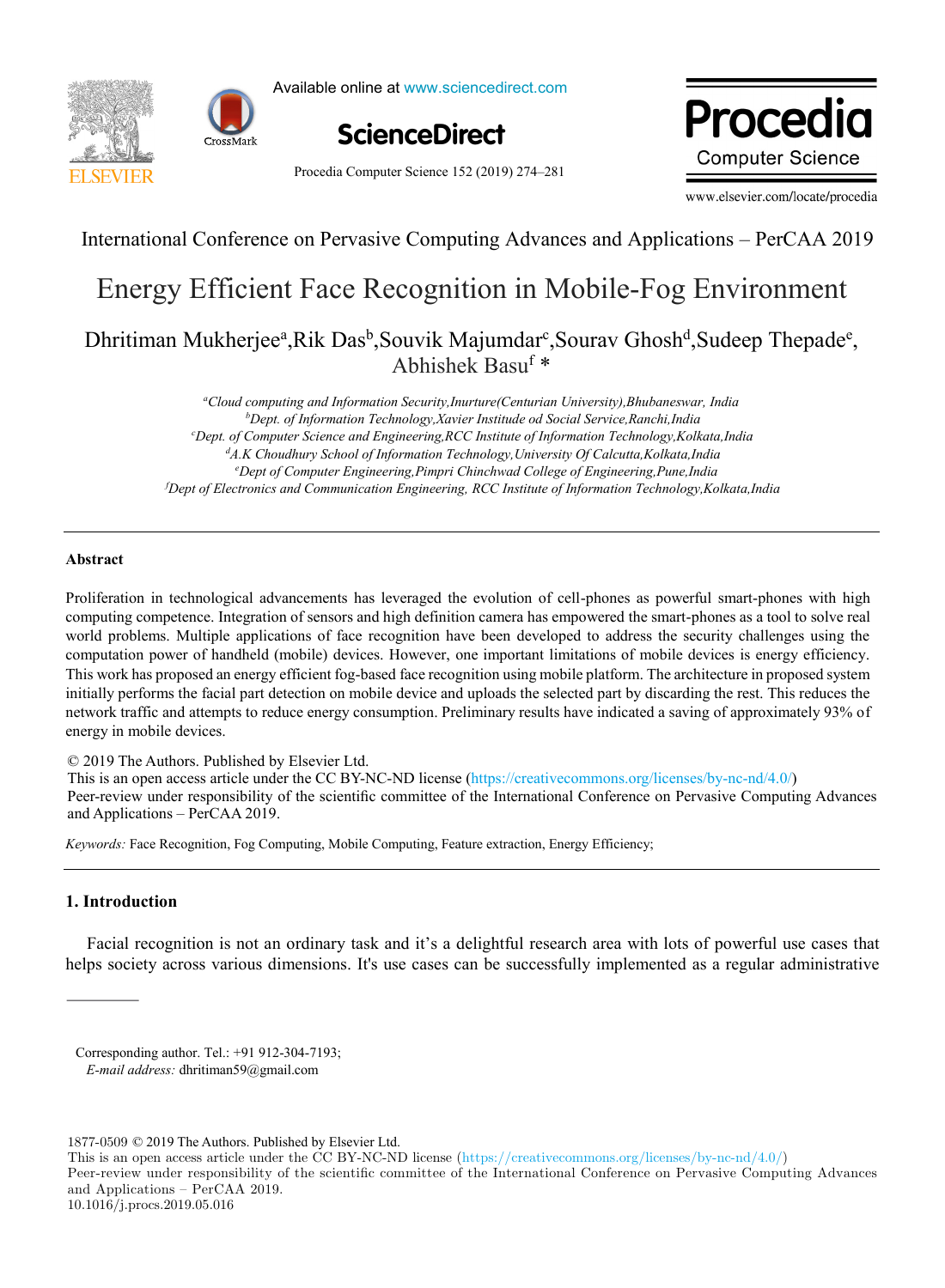feature in industry and academia. For example, a service company can adopt this technology for regular attendance for their employees as well as it can be also used for students' attendance in academics. This kind of technology is facilitated by different techniques of image processing. Modern advancements in deep learning or machine learning have significantly bettered accuracy in image processing results. On the other hand, smartphones are becoming immensely powerful devices. The inbuilt cores and smart machine learning libraries have extended huge support to perform complex machine learning tasks easily. But the tasks are computation intensive and require high computing resources, namely, processing power and battery life.

In paper [2] automated process for identifying significant region of an image for feature extraction has been mentioned. This work presents a Fog based facial recognition with the help of smartphones. This allows a smartphone to take an image and identify the facial part of the image. Further it crops and sends only the facial portion of the image instead of sending the whole image to the fog controller or cloudlet. On the other hand, after receiving the processed image the fog controller or cloudlet encodes the feature and compares it to other images in the dataset and sends back the result to the client. The proposed system achieved 93% of energy gain in performance after sending only the processed part instead of sending complete image. The remaining paper is organized as follows. Related study is presented in section II. The methodology of the system is described in section III. Result and discussion is given in section IV. Future work and conclusion are discussed in section V and VI respectively.

## **2. Related Study**

Face recognition is a significant research domain. It has gained a immense popularity because of the wide ranges of applications such as entertainment, smart cards, security of informations and law enforcement. The main constraints of face recognition are intensity, illumination, pose, and large occlusion. A slight variations of light intensity or change of face coordinates may increase the error rates in face detection.Modern changes in machine learning or deep learning significantly improved the accuracy of face recognition techniques. However, facial recognition techniques are computationally very high and required resources beyond the capacity of mobile devices, posing limitations on contribution capacities of those devices. From past several years, diverse algorithms are proposed for face detection, as in [3]. Human face is one the objects of interest to the researchers because of the various critical applications related to the human face ranging from surveillance systems to entertainment applications [4]. One of the more critical applications is used in Criminal detection using smartphone [5]. Confirming the proper face identity or reducing face spoofing [6] is also a very important issue in biometric authentication. In mobile environments, resource allocations in cloud extends beyond the public cloud. A smartphone may also offload the complex computations to cloudlets [6] and mobile cloud [7], [8]. A mobile user exploits virtual machine (VM) technology to rapidly instantiate customized service software on a nearby *cloudlet* and then uses the resultant service over a wireless LAN; the mobile device typically functions as a thin client with respect to the service. A cloudlet is a trusted, resource-rich computer or cluster of computers that is well-connected to the Internet and available for use by nearby mobile devices. Paper [9] describes attendance recording system which follows Viola-Jones algorithm in both controlled and uncontrolled environments and proved 100% and 60% accurate in controlled or uncontrolled environments respectively. Paper [10] focus on the different real time case of face recognition which is dry and wet face condition author named this type of case as wet face recognition (WFR). Modified bilateral framework is proposed in the paper to improve recognition performance. Paper [11] describes how computational overhead can be offloaded to network edge devices in order to improve performance.

In 1960, machine based(automated)human face recognition was first invented. The first semi-automated system for face recognition required the system to locate features of different human sense organ and mouth on the photographs before it calculates the distances and the ratios to a common reference point, which were then compared to the store data(reference). In 1970s, the problem with both of these early solutions was that the measurements and locations were manually computed. In the year of 1990, Sirovich and Kirvy used PCA, which is standard linear algebraic technique, on face recognition problem. This invention considered as a pioneer for face recognition.Nowadays,extensive used of smartphones, different biometric authentication, such as face and fingerprint recognition, is becoming widely popular for secure user identity.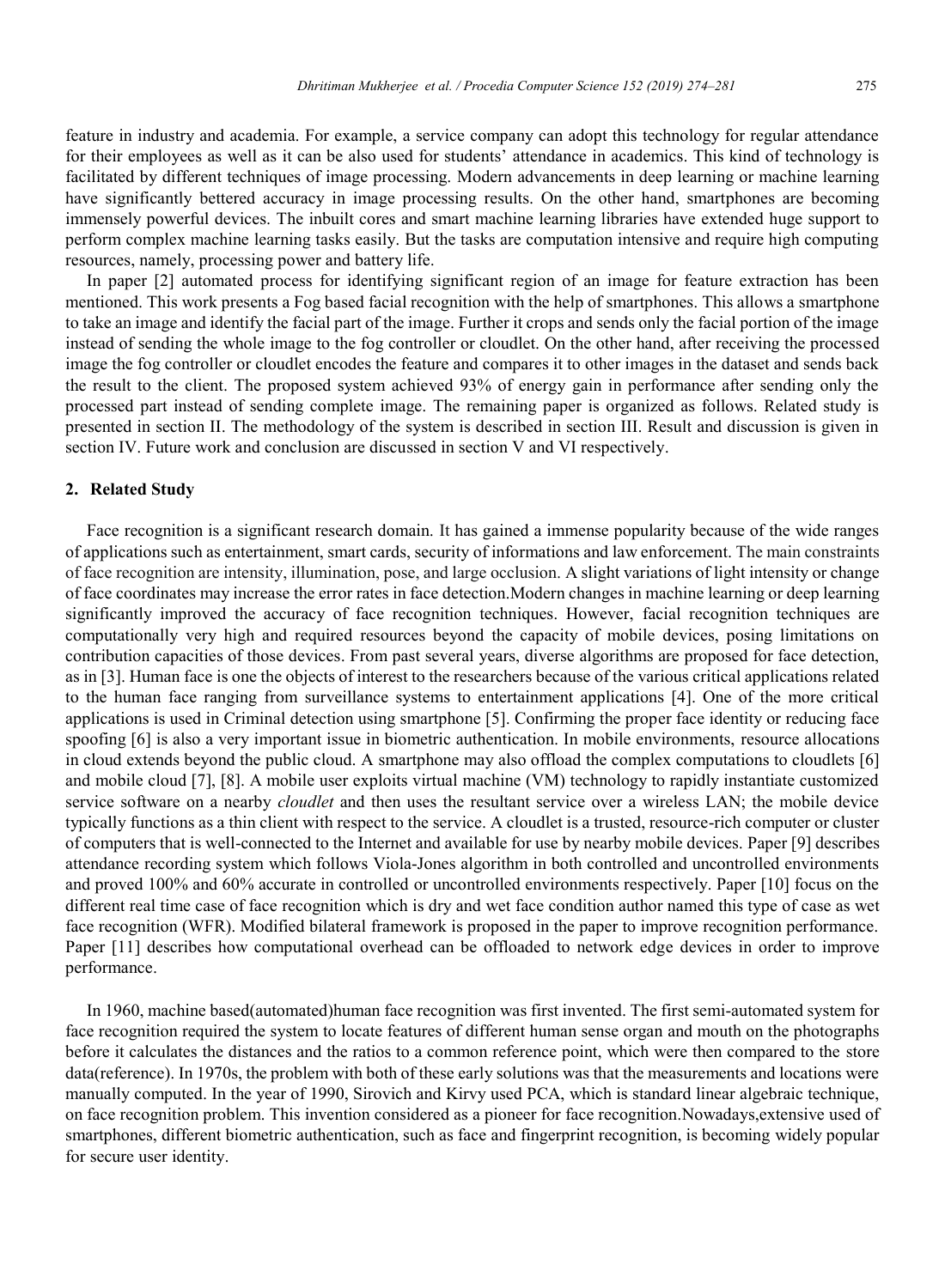# **3. Methodology**

The proposed system consists of two parts, namely, edge device and server. Edge devices are android smart-phones used for face data collection and servers are those which comprise the Fog environment and process the data collected by smart-phones. Android smartphones consist of two parts, namely, image collection part and face detection part. Using first part (image collection part) of user interface in edge device the user or client can contribute images to the fog server. User or client can click an image and send the entire to the fog server also. Using second part (face detection) of user interface user can recognize the faces. Instead of sending the entire image to the fog server, only some part of the image will go to the server. After identifying the ROI (Region of Interest) of the image, the portion of the face will be detected automatically and then it will send to the server for facial recognition. Local server doing several tasks like feature extraction, facial feature matching and sends the response.

# *A. ROI detection in Mobile App*

ROI in image processing is identified as the portion of the image which has significant contribution in robust feature extraction. In our case only facial portion is needed for detection of the human identity. So, the proposed algorithm aims to detect the facial portion of the image and crop the same from the rest of the image.

The algorithm operates in the user interface of the mobile device to enable capturing image from user for detection of ROI in the facial portion of the image. The identified ROI portion is cropped and forwarded to the server for facial detection. For processing purpose the app is solely developed for android devices using android studio IDE and JAVA programming

language. In this work, the Mobile Vision APIs has been used for new Face Detection APIs to locate human faces in image and video for better and faster detection. It is available with the release of Google Play service 7.8.

For detecting face, a class named FaceDetector needs to be created. FaceDetector.Builder are used to define multiple parameters for quickly identifying faces. Following codes snippet shows basic face detection in Fig 1:

> $FaceDetector = new FaceDetector.Builder(getContext())$ .setTrackingEnabled(false) .setLandmarkType(FaceDetector.ALL\_LAND MARKS) .setMode(FaceDetector.FAST\_MODE)  $buid()$ :

Fig. 1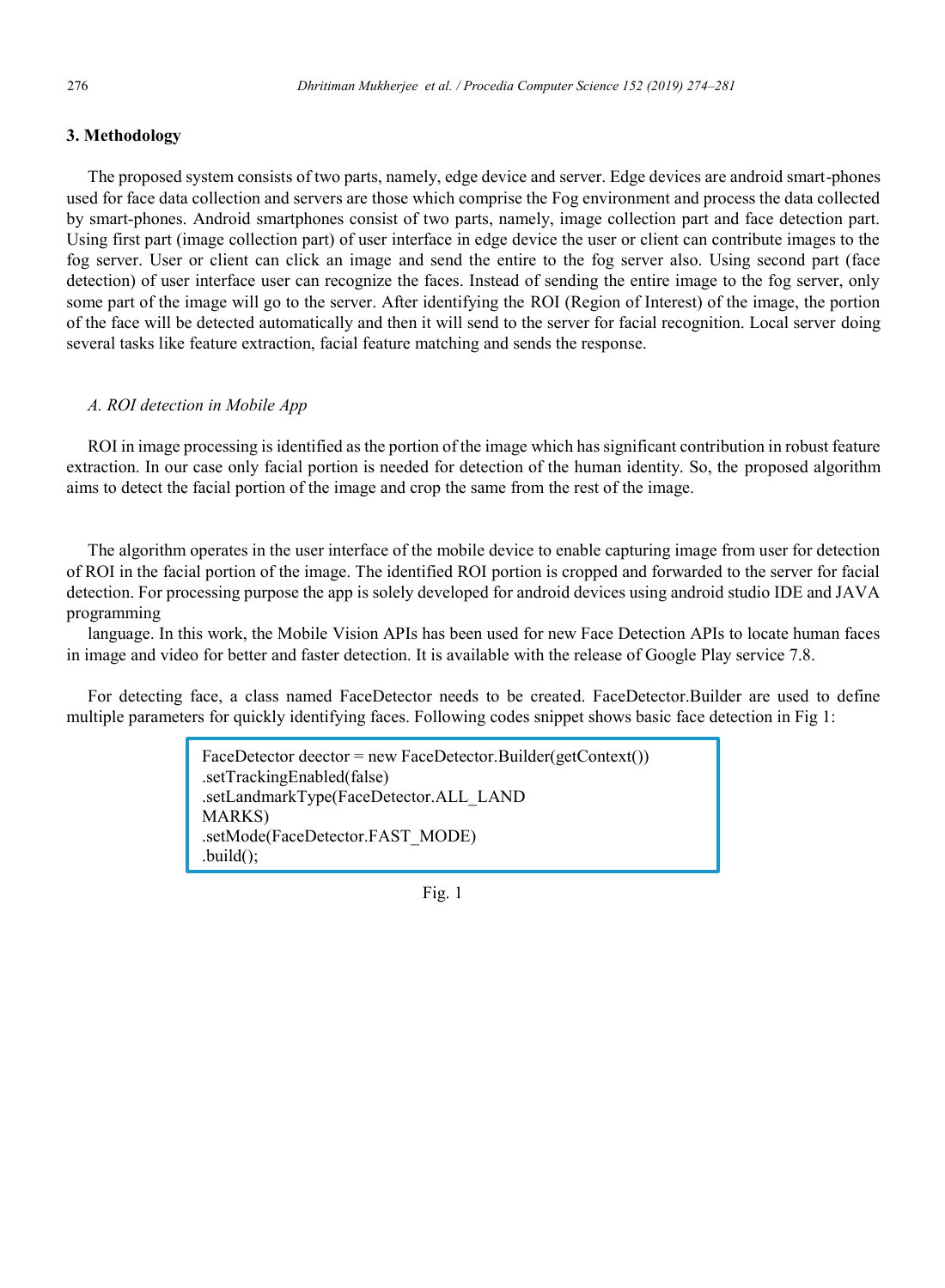Fig. 2 and Fig. 3 show the overall flow diagram and overview of the proposed system during the image processing in mobile devices.



*B. Face Recognition in Server*

Face recognition in server is the core of the system where the processed image from mobile device is compared with rest of the images from dataset. Here the sever performs the following task in four stages. The stages are enlisted as follows:

- feature vector extraction
- encoded feature vector
- comparison
- sending result to client

Face identification from a given image can be performed considering multiple parameters as a pattern to create signature. The image has several semantics out of which 5 are selected in this approach as enlisted below:

- height of the face (cm)
- width of the face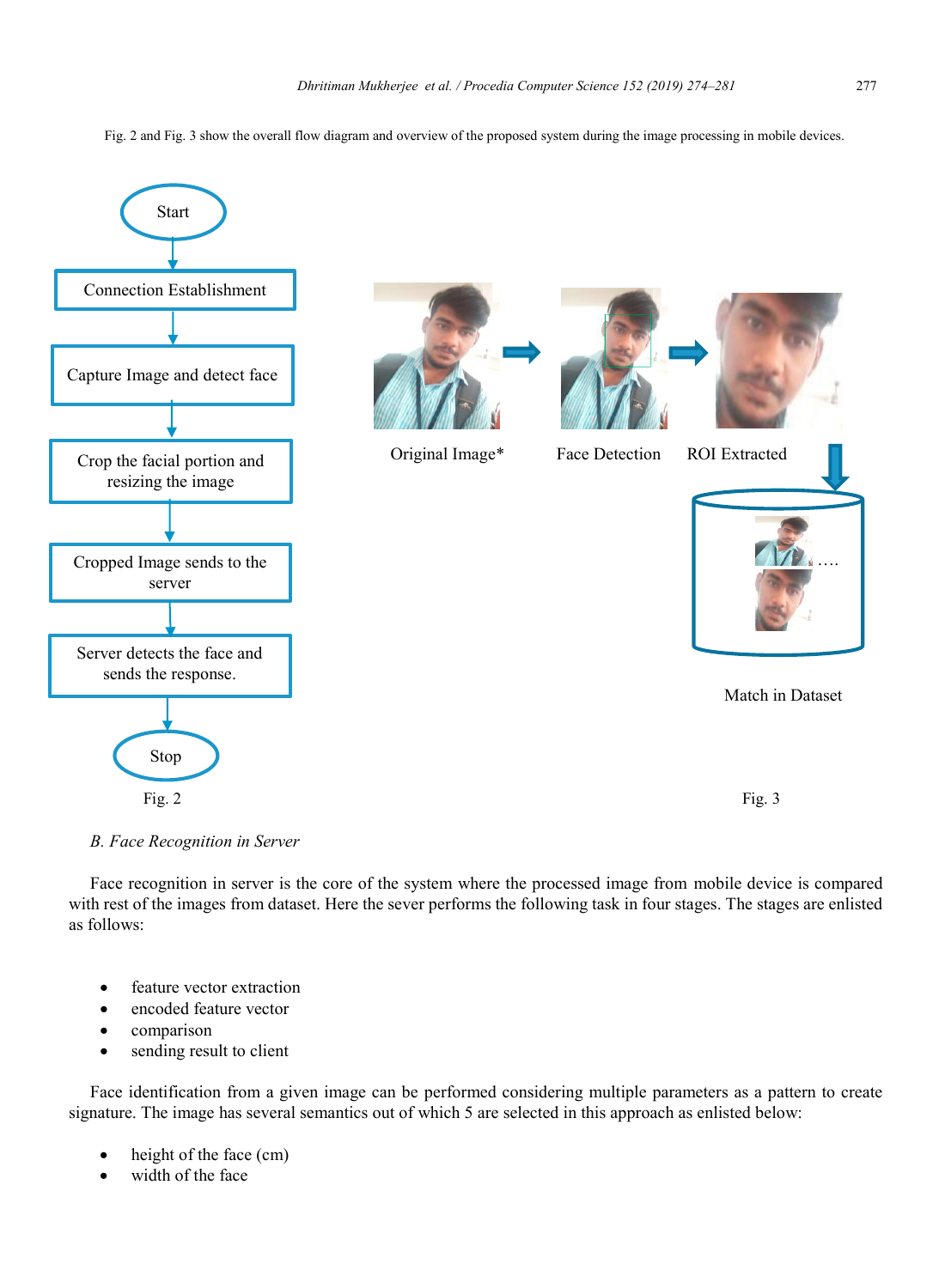- average color of basic
- color components present in face (Red, Green, Blue)

Table 1. Feature Vector

- width of human lips(cm)
- height of human nose (cm)

The above features exhibit higher similarities for faces with related semantics and demonstrate a low score for unrelated types. The numerical values of the above enlisted five features are considered as feature vector for each face.

Feature Vector Extraction: -During this stage server program reads the processed image sent from the mobile device and mapping of various feature and convert it into a feature vector as shown in Table 1.

| Height of   | Width of | Average color   | Width of | Height of |
|-------------|----------|-----------------|----------|-----------|
| $Face$ (cm) | face(cm) | face(R, G, B)   | lips(cm) | nose(cm)  |
| 23.8        | 14.7     | (225, 223, 170) | 5.3      | 4.6       |

So, the image forms a vector which is represented as the format (23.8,14.7,225,223,170,5.3,4.6). Coding snippet in Table. 1 shows how processed image is loaded and feature vector is encoded.

Encoded Feature: - This is the second stage in server. During this stage each image in dataset encoded into their feature vector in runtime. Clearly, when we have images that is similar to query image the derived feature vector will be quite similar. Another way, we can also say that the two feature vector distances will be quite small.

| $#$ load image<br>Cropped image=load(face recognition)<br>Uploaded image path<br>#encoded the loaded image into feature vector<br>encoded_cropped_image=face_recognit<br>ion.face encodings(cropped image)[0]<br># load your image |
|------------------------------------------------------------------------------------------------------------------------------------------------------------------------------------------------------------------------------------|
| Fig.                                                                                                                                                                                                                               |

Comparing: -During this stage encoded features in the dataset are compared with the feature in query image after looping all over the image. This comparison is done during runtime. Result send: - After the comparison result is sent to the smartphones.

# *C. Dataset in Server:*

In this research**,** dataset in server are composed of by the contribution of the user using the application running in the smartphones. Users who are willing to participate for the contribution for the dataset can take image and send it to the server.

#### *D. Database in Server*

The database component is designed with MySQL, the database table consists with details of faces collected from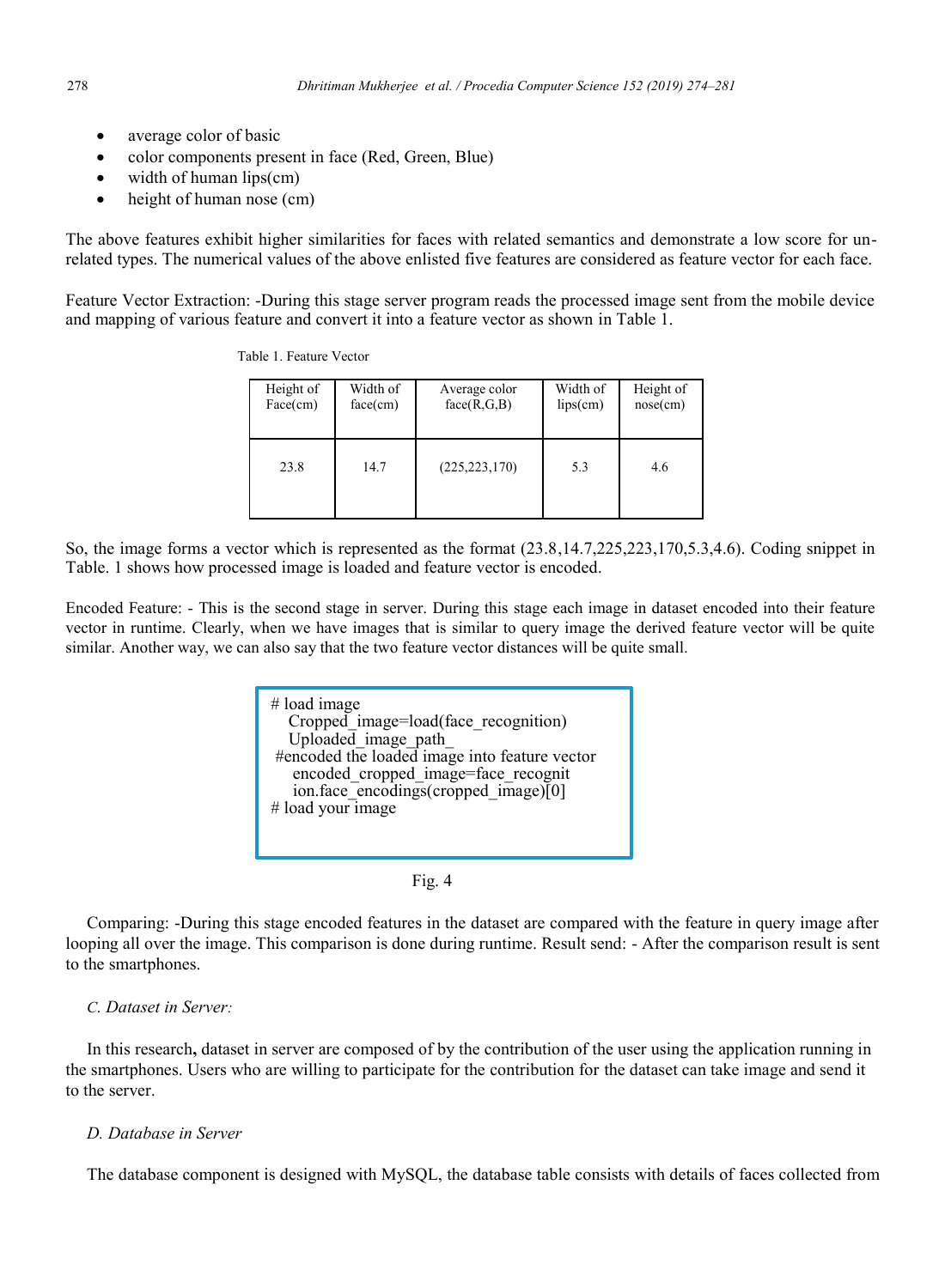the different sources. Database table consists with image id, image name, image file location. As soon as client uploads the image for contribution it stores into the database and new image id will create for that image. Images in database can be fetched or identified by its unique image id.

## **4. Result and Discussion**

The client part is designed in android and tested with Samsung J7 (Nougat) octa-core with 3300 mAh battery capacity and Motorola  $e^5$  octa-core (Oreo) smartphones with 4000mAh battery capacity. Fog controller or local server is implemented using 8 GB of RAM and i3 processor. Measurement of the time is calculated by comparing timestamps after completing each operation. Energy efficiency is calculated programmatically after preforming the tasks. In this experimentation the client app sends the image to the fog controller after pre-processing it. This pre-processing means detecting and cropping only facial part of the image. For identifying image into the server only facial portion are needed. So, we can eliminate the rest of the part of the image. By eliminating or cropping the rest of the part from image we get approx. 93% gain in energy. The gain is achieved by reducing 59.9 KB of image to a size of 20.4 KB by means of pre-processing technique. Different computative study for energy consumption is shown in Fig 5. In first case, the complete image is captured by the user and is sent to the fog controller for further processing. For uploading 59.9 KB of image to the fog server energy consumption is 2.4 Joules. In second case the image is pre-processed after being captured by the user and is further processed to reduce it to 20.4 KB. Thus, energy consumption is 1.25 Joules for uploading to the server. The overall response time comparison is showing in Fig. 6.



|--|

The comparisons shown in Fig. 5 and 6 have evidently established the efficiency of our proposed technique. It has clearly revealed energy savings by deploying the processing power of the mobile device to the fog controllers.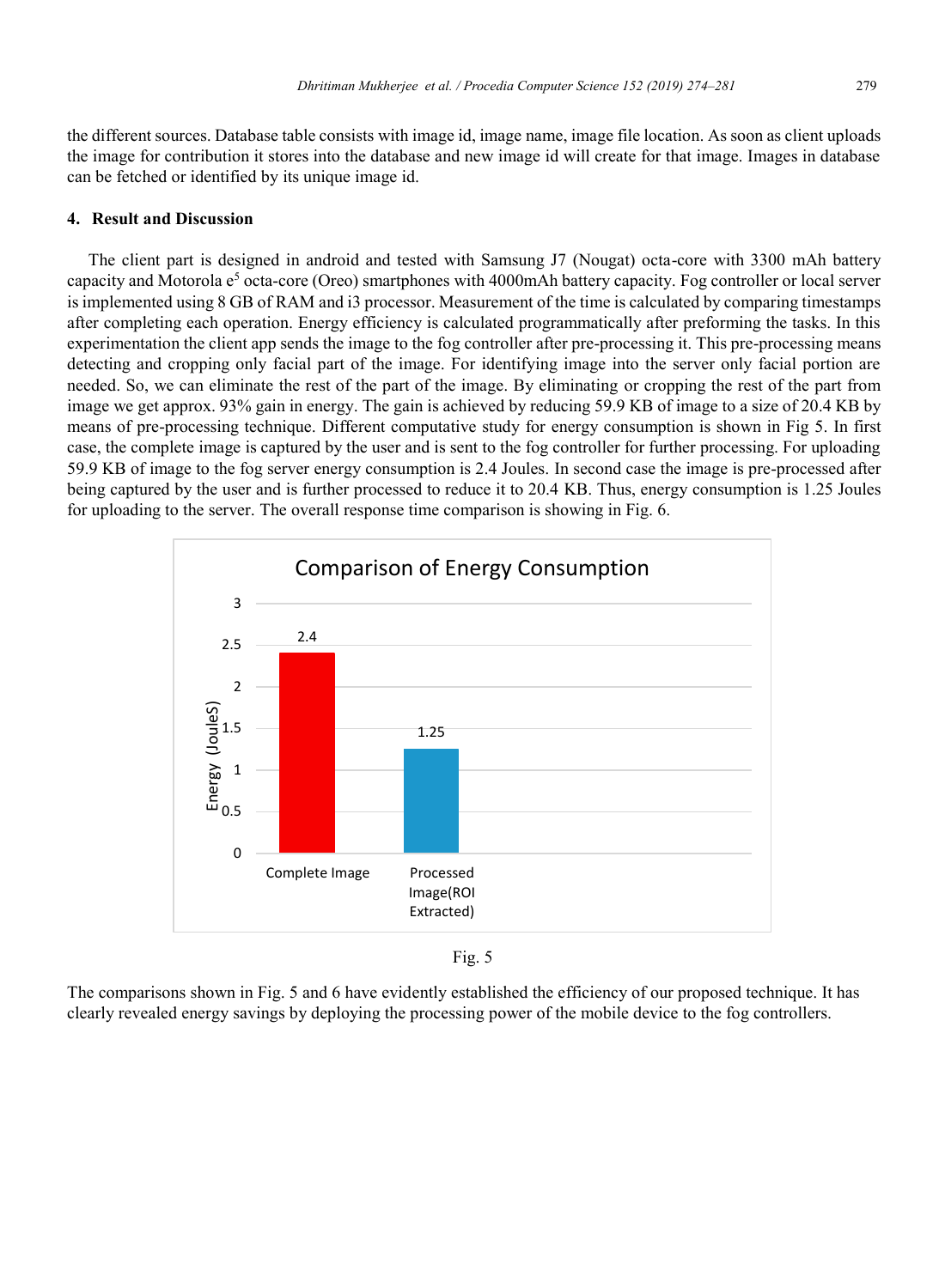

#### **5. Conclusion**

This paper presents a system that initially detects the face to identify the facial portion and uploads the selected part (ROI). Further, processing and feature extraction is carried out only on the selected portion which enables energy savings and efficient computation for processing of the face recognition algorithm. The research work has been able to portray a saving of 93% of energy consumption by eliminating the irrelevant image portions which are not significant for feature vector extraction. Feature extraction and image comparison are done dynamically at the Fog server end which has played a crucial role in energy savings. Implementation of mobile-fog environment in this approach has kindled further scopes to optimize and address problems related to limited energy resources by deploying fusion of efficient image processing techniques with Fog computing. This work can be extended with a distributed approach which will enable every client to contribute in fog dataset for training the system. We will be exploring implementations of fog controller in Raspberry Pi for more ubiquitous. The current work is based on a customized dataset may be extended towards experimentation using public dataset available in Kaggle, UCI machine learning repository and so on.

#### **References**

- [1] FogComputing,http://www.cisco.com/web/sollution/trends/iot/fogcomputing.html.
- [2] Das Rik, Walia Ekta, "Partition selection with autoencoders for content based image classification" *Springer London, Neural Computing and Application,* pp. 1-16 , 2017.
- [3] R. Chellappa, C. Wilson, and S. Sirohey, "Human and Machine Recognition of Faces: A Survey," *Proc. IEEE*, vol. 83, no. 5, pp. 705-740, 1995.
- [4] A. Samal and P. Iyengar, "Automatic Recognition and Analysis of Human Faces and Facial Expressions: A Survey," *Pattern Recognition*, vol. 25, pp. 65-77, 1992.
- [5] Lamiaa A. Elrefaei1, Alaa Alharthi, Huda Alamoudi, Shatha Almutairi and Fatima Al-rammah," Real-time Face Detection and Tracking on Mobile",*IEEE International Conference on Anti-Cyber Crimes(ICACC)*,March 2017.
- [6] Cuervo, E., Balasubramanian, A., Cho, D. K., Wolman, A., Saroiu, S., Chandra, R., & Bahl, P. (2010, June). MAUI: making smartphones last longer with code offload. In Proceedings of the 8th international conference on Mobile systems, applications, and services (pp. 49-62). ACM.
- [7] M. Satyanarayanan, P. Bahl, R. Caceres, and N. Davies, "The case for vm-based cloudlets in mobile computing," IEEE Pervasive Computing, vol. 8, pp. 14–23, Oct. 2009.
- [8] E. E. Marinelli, "Hyrax: Cloud computing on mobile devices using mapreduce," Master's thesis, Carnegie Mellon University, 2009.
- [9] Surekha, Borra, et al. "*Attendance recording system using partial face recognition algorithm*." Intelligent techniques in signal processing for multimedia security. Springer, Cham, 2017. 293-319.